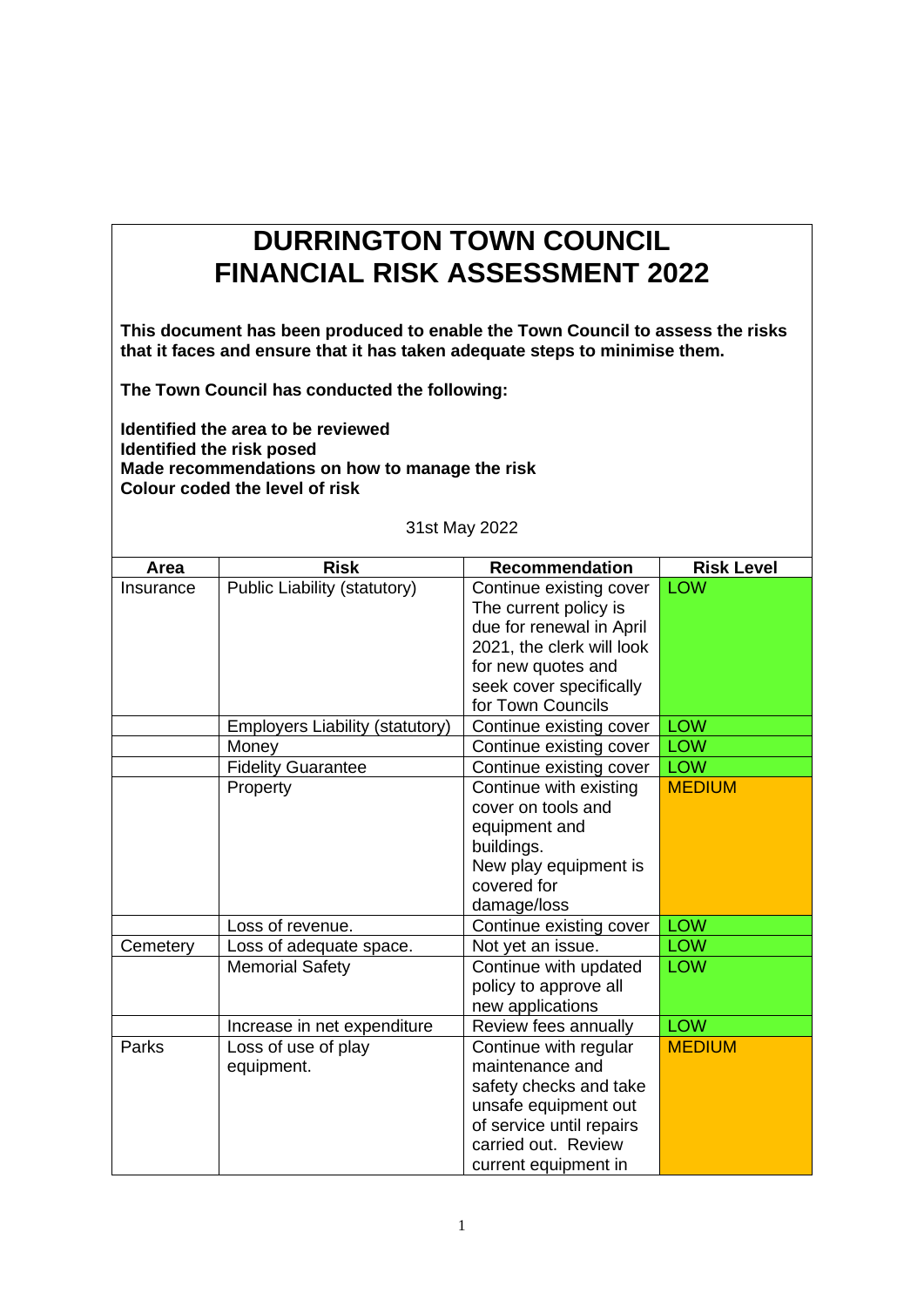|         |                                                                       | line with Parish Plan for                                                                                                                                                                                                                                                                                                                                                                                                                                                                                                                                                                                                                                                                          |                   |
|---------|-----------------------------------------------------------------------|----------------------------------------------------------------------------------------------------------------------------------------------------------------------------------------------------------------------------------------------------------------------------------------------------------------------------------------------------------------------------------------------------------------------------------------------------------------------------------------------------------------------------------------------------------------------------------------------------------------------------------------------------------------------------------------------------|-------------------|
|         |                                                                       | updates.                                                                                                                                                                                                                                                                                                                                                                                                                                                                                                                                                                                                                                                                                           |                   |
|         | <b>Public Safety</b>                                                  | An annual safety check<br>and risk assessment to<br>be carried out on all<br>play equipment under<br>the control of the<br>Council.<br>Fortnightly checks to<br>be carried out by the<br>Caretaker/Clerk on all<br>play equipment under<br>the control of the<br>Council.<br>Where damage has<br>occurred safety<br>measures to be taken<br>and repairs carried out<br>as soon as is<br>practicable.<br>Litter control<br>measures to be<br>undertaken according<br>to need in addition to<br>regular litter control.<br>Individual risk<br>assessments and<br>safety measures to be<br>made when voluntary<br>groups or individuals<br>carry out work on<br>Council property or<br>arrange events | <b>LOW-MEDIUM</b> |
| Precept | Annual precept not the result<br>of proper detailed<br>consideration. | Continue to present<br>budget to Budget<br>meeting. Consult with<br>the public when<br>significant rises are<br>required                                                                                                                                                                                                                                                                                                                                                                                                                                                                                                                                                                           | <b>LOW</b>        |
|         | Inadequate monitoring of<br>performance.                              | Continue to regularly<br>consider budget at<br>Finance Meetings and<br>provide documents to<br>full council at quarterly<br>meetings                                                                                                                                                                                                                                                                                                                                                                                                                                                                                                                                                               | <b>LOW</b>        |
|         | Illegal expenditure.                                                  | Continue to ensure that<br>all expenditure is within<br>legal powers. The<br>Town Council holds the<br><b>General Power of</b><br>Competence as at<br>November 2018                                                                                                                                                                                                                                                                                                                                                                                                                                                                                                                                | <b>LOW</b>        |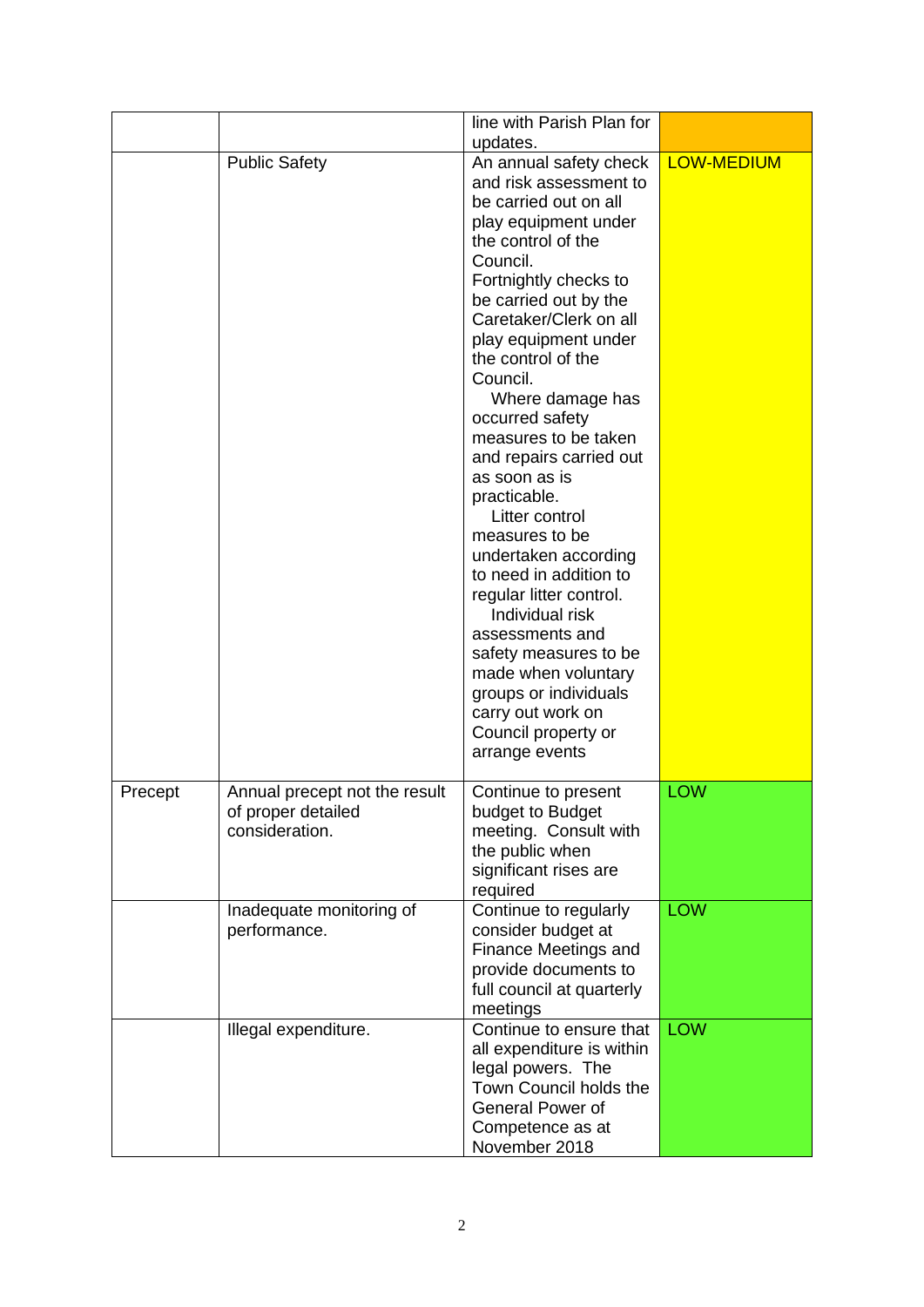| Accounting | Non-standard and/or non-                            | Continue to require                               | <b>LOW</b> |
|------------|-----------------------------------------------------|---------------------------------------------------|------------|
|            | compliant records kept.                             | adequate, complete                                |            |
|            |                                                     | and statutory financial                           |            |
|            |                                                     | records and accounts                              |            |
|            | Non-compliance with                                 | Continue to ensure that                           | <b>LOW</b> |
|            | statutory deadlines for the                         | all accounts and                                  |            |
|            | completion/approval/submissi                        | returns are completed                             |            |
|            | on of accounts and other                            | and submitted by the                              |            |
|            | financial returns.                                  | deadlines.                                        | <b>LOW</b> |
|            | Non-compliance with internal<br>audit requirements. | Appoint internal auditor<br>and continue practice |            |
|            |                                                     | of Finance Committee                              |            |
|            |                                                     | conducting internal                               |            |
|            |                                                     | checks throughout the                             |            |
|            |                                                     | year                                              |            |
|            | Loss or theft of cash, cheques                      | All Council moneys to                             | <b>LOW</b> |
|            | and Council funds by any                            | be dealt with by the                              |            |
|            | means.                                              | Clerk (RFO), the                                  |            |
|            |                                                     | <b>Booking Clerk (Village</b>                     |            |
|            |                                                     | Hall and Pavilion).                               |            |
|            |                                                     | All cash and cheques                              |            |
|            |                                                     | to be banked as soon                              |            |
|            |                                                     | as possible after                                 |            |
|            |                                                     | receipt.                                          |            |
|            |                                                     | Members to pass any<br>cash or cheques to the     |            |
|            |                                                     | Clerk as soon as                                  |            |
|            |                                                     | possible after receipt.                           |            |
|            |                                                     | Clerk to ensure                                   |            |
|            |                                                     | reasonable security of                            |            |
|            |                                                     | cash and cheques                                  |            |
|            |                                                     | whilst in her                                     |            |
|            |                                                     | possession.                                       |            |
|            |                                                     | All outgoing cheques to                           |            |
|            |                                                     | be signed by the Clerk                            |            |
|            |                                                     | and two. Internet                                 |            |
|            |                                                     | Payments may also be<br>made.                     |            |
|            |                                                     | Up to date records of                             |            |
|            |                                                     | all transactions to be                            |            |
|            |                                                     | kept by the Clerk                                 |            |
|            |                                                     | (RFO)                                             |            |
|            |                                                     | The Clerk to reconcile                            |            |
|            |                                                     | all payments and                                  |            |
|            |                                                     | receipts with bank                                |            |
|            |                                                     | statements each                                   |            |
|            |                                                     | month.                                            |            |
|            |                                                     | A regular Financial                               |            |
|            |                                                     | Statement to be<br>produced by the Clerk.         |            |
|            |                                                     | Procedures to be                                  |            |
|            |                                                     | regularly reviewed by                             |            |
|            |                                                     | the Clerk (RFO) and                               |            |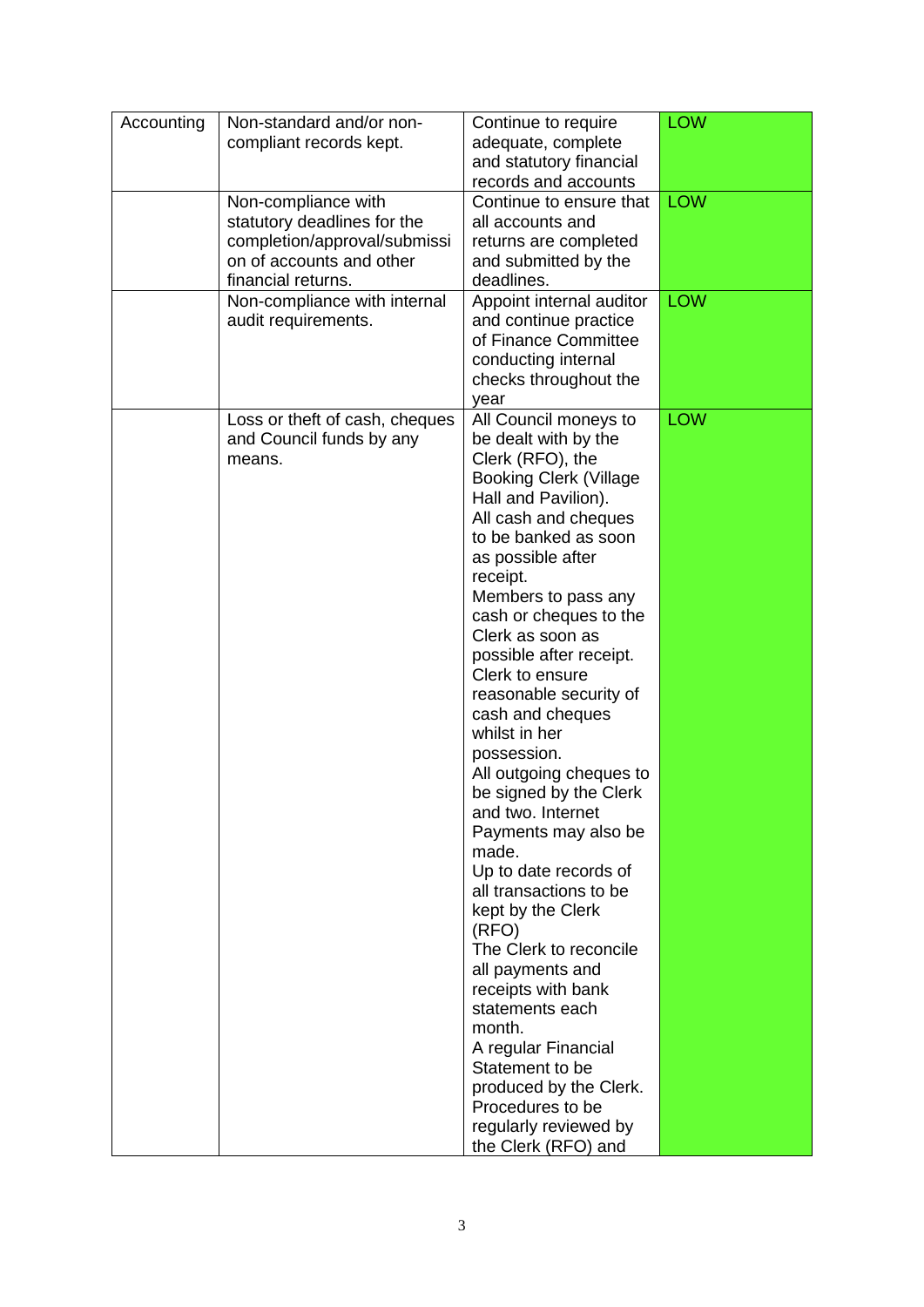|                                                                                | the HR and Finance                                                                                                                                                                                                                                                                                                                                                                                                                                                                                                                                                                                               |                   |
|--------------------------------------------------------------------------------|------------------------------------------------------------------------------------------------------------------------------------------------------------------------------------------------------------------------------------------------------------------------------------------------------------------------------------------------------------------------------------------------------------------------------------------------------------------------------------------------------------------------------------------------------------------------------------------------------------------|-------------------|
|                                                                                | Committee.                                                                                                                                                                                                                                                                                                                                                                                                                                                                                                                                                                                                       |                   |
| Authorisation and Control of<br>supply of goods and services<br>to the Council | Supply of all goods and<br>services to be<br>regulated by the<br><b>Council's Financial</b><br>Regulations and<br>controlled by the Clerk<br>of the Council (RFO).<br>All incoming invoices to                                                                                                                                                                                                                                                                                                                                                                                                                   | <b>LOW</b>        |
|                                                                                | be filed and stamped<br>with cheque numbers<br>and reconciled against<br>bank statements each<br>month.<br>Copies of all Council<br>orders and invoices be<br>filed and listed by the<br>Clerk(RFO)<br>VAT amounts should<br>be effectively recorded<br>and claimed in<br>accordance with<br>legislation.                                                                                                                                                                                                                                                                                                        |                   |
|                                                                                |                                                                                                                                                                                                                                                                                                                                                                                                                                                                                                                                                                                                                  |                   |
| Banking and investment<br>arrangements                                         | All banking<br>arrangements and<br>changes to banking<br>services to be<br>approved and recorded<br>in the minutes.<br>Investment of cash<br>balances and<br>earmarked funds to be<br>carried out by the Clerk<br>allowing for a sufficient<br>accessible balance to<br>maintain payment of<br>liabilities.<br>The Council's bank<br>account to be<br>reconciled with income<br>and expenditure on a<br>regular monthly basis<br>The HR and Finance<br>Committee to review<br>the accounts and<br>investments with the<br>Clerk on a quarterly<br>basis.<br>S106 monies held in a<br>separate 1 year<br>account. | <b>LOW-MEDIUM</b> |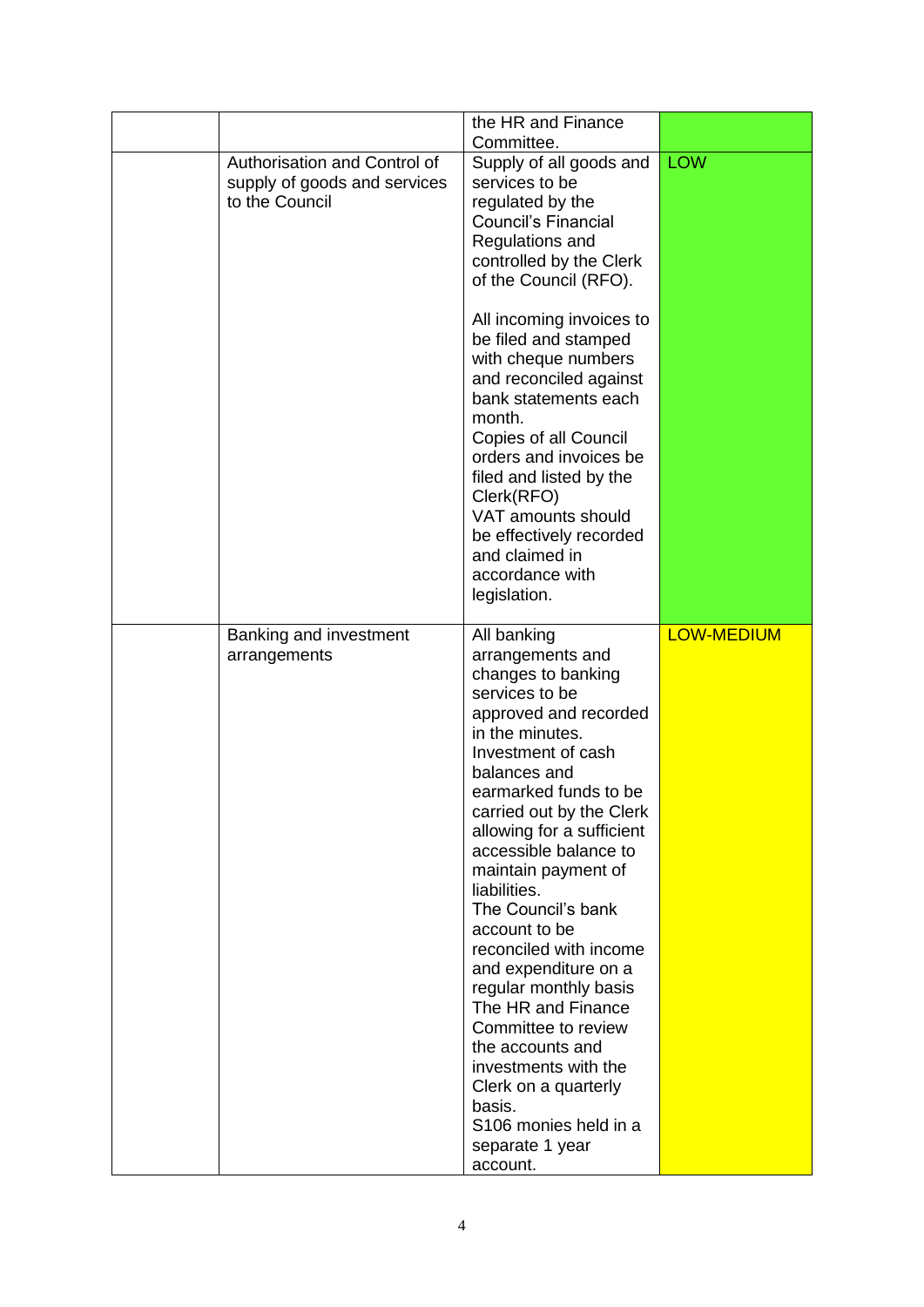|           | Service interruption due to<br>long term absence of the<br>Clerk(RFO)                      | The Chairman to be<br>familiarised with all the<br>financial procedures<br>undertaken by the<br>Clerk.<br>Clerk to ensure that all<br>computer records are<br>backed up and hard<br>copies kept at a<br>separate location.<br>Clerk's computer files<br>to be accessible to the<br><b>HR and Finance</b><br>Committee.                                                                                                                                                                                                      | <b>LOW-MEDIUM</b> |
|-----------|--------------------------------------------------------------------------------------------|-----------------------------------------------------------------------------------------------------------------------------------------------------------------------------------------------------------------------------------------------------------------------------------------------------------------------------------------------------------------------------------------------------------------------------------------------------------------------------------------------------------------------------|-------------------|
|           | Loss or damage to Council<br>property or other assets by<br>fire, wind, weather, vandalism | Appropriate insurance<br>cover to be held for all<br>Council assets<br>Insurance<br>requirements to be<br>reviewed annually<br>Appropriate<br>checks/inspections are<br>carried out on a regular<br>basis<br>A comprehensive list of<br>all Council assets be<br>maintained<br>A list of key holders to<br>Council properties to<br>be held.<br>All practicable<br>measures to be taken<br>to prevent the loss or<br>damage to Council IT<br>and other equipment<br>whether they be on<br>Council property or<br>elsewhere. |                   |
| Contracts | Ensure continued value for<br>money coupled with continuity<br>of work.                    | Approve the practice of<br>seeking tenders for<br>grounds maintenance<br>every three years by<br>complying with the<br>latest procurement<br>regulations (introduced<br>in 2015).<br>Tenders to be reported<br>at Council Meetings.<br>Continue to seek<br>tenders for goods and<br>services in accordance<br>with Financial<br>Regulations                                                                                                                                                                                 | <b>LOW</b>        |